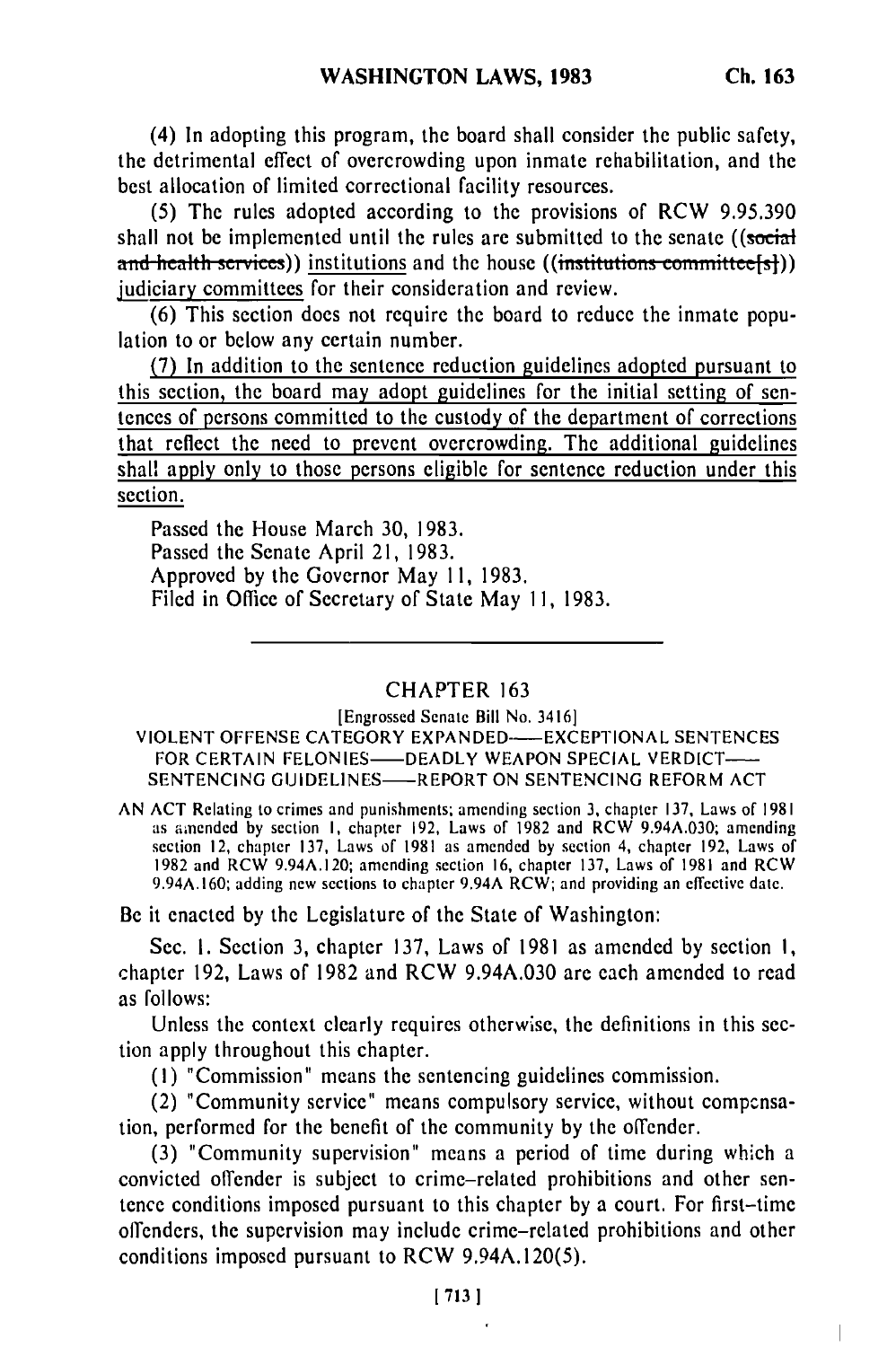## **Ch. 163**

(4) "Confinement" means total or partial confinement as defined in this section.

(5) "Conviction" means an adjudication of guilt pursuant to Titles 10 or 13 RCW.

(6) "Crime-related prohibition" means an order of a court prohibiting conduct which directly relates to the circumstances of the crime for which the offender has been convicted, and shall not be construed to mean orders directing an offender affirmatively to participate in rehabilitative programs or to otherwise perform affirmative conduct.

(7)(a) "Criminal history" means the list of a defendant's prior convictions, whether in this state, in federal court, or elsewhere. The history shall include, where known, for each conviction (i) whether the defendant has been placed on probation and the length and terms thereof; and (ii) whether the defendant has been incarcerated and the length of incarceration.

(b) "Criminal history" includes a defendant's convictions or pleas of guilty in juvenile court if: (i) The guilty plea or conviction was for an offense which is a felony and is criminal history as defined in RCW 13.40.020(6)(a); and (ii) the defendant was fifteen years of age or older at the time the offense was committed; and (iii) the defendant was twentythree years of age or less at the time the offense for which he or she is being sentenced was committed.

(8) "Department" means the department of corrections.

(9) "Determinate sentence" means a sentence which states with exactitude the number of actual years, months, or days of total confinement, of partial confinement, of community supervision, the number of actual hours or days of community service work, or dollars or terms of a fine or restitution. The fact that an offender through "earned early release" can reduce the actual period of confinement shall not affect the classification of the sentence as a determinate sentence.

(10) "Fines" means the requirement that the offender pay a specific sum of money over a specific period of time to the court.

(I **I)** "First-time offender" means any person convicted of a felony not classified as a violent offense under this chapter, who previously has never been convicted of a felony in this state, federal court, or another state, and who has never participated in a program of deferred prosecution for a felony offense.

(12) "Offender" means a person who has committed a felony established by state law and is eighteen years of age or older or is less than eighteen years of age but whose case has been transferred by the appropriate juvenile court to a criminal court pursuant to RCW 13.40.110. Throughout this chapter, the terms "offender" and "defendant" are used interchangeably.

(13) "Partial confinement" means confinement for no more than one year in a facility or institution operated or utilized under contract by the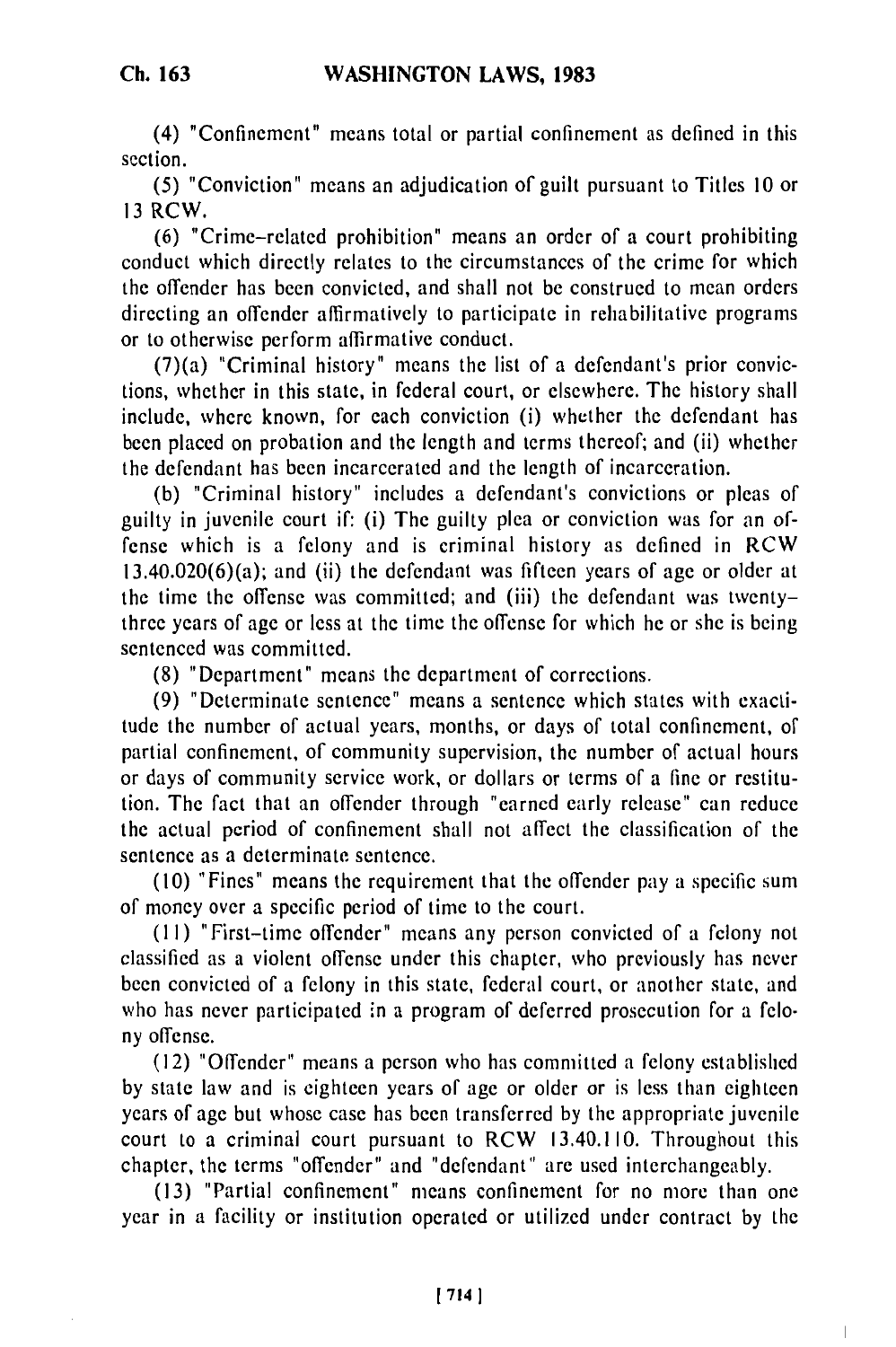state or any other unit of government, for a substantial portion of each day with the balance of the day spent in the community.

(14) "Restitution" means the requirement that the offender pay a specific sum of money over a specific period of time to the court as payment of damages. The sum may include both public and private costs. The imposition of a restitution order does not preclude civil redress.

(15) "Sentence range" means the sentencing court's discretionary range in imposing a nonappealable sentence.

(16) "Total confinement" means confinement inside the physical boundaries of a facility or institution operated or utilized under contract by the state or any other unit of government for twenty-four hours a day, or pursuant to RCW 72.64.050 and 72.64.060.

(17) "Violent offense" means:

(a) Any of the following felonies, as now existing or hereafter amended: Any felony defined under any law as a class A felony or an attempt to commit a class A felony, criminal solicitation of or criminal conspiracy to commit a class A felony, manslaughter in the first degree, manslaughter in the second degree, indecent liberties if committed by forcible compulsion, rape in the second degree, kidnapping in the second degree, arson in the second degree, assault in the second degree, extortion in the first degree,  $((and))$  robbery in the second degree, and negligent homicide;

(b) Any conviction for a felony offense in effect at any time prior to July **1,** 1976, which is comparable to a felony classified as a violent offense in subsection (17)(a) of this section; and

(c) Any federal or out-of-state conviction for an offense comparable to a felony classified as a violent offense under subsection (17)(a) or (b) of this section.

Sec. 2. Section 12, chapter 137, Laws of 1981 as amended by section 4, chapter 192, Laws of 1982 and RCW 9.94A.120 are each amended to read as follows:

When a person is convicted of a felony, the court shall impose punishment as provided in this section.

(I) Except as authorized in subsections (2) and (5) of this section, the court shall impose a sentence within the sentence range for the offense.

(2) The court may impose a sentence outside the standard sentence range for that offense if it finds, considering the purpose of this chapter, that ((imposition of a sentence within the standard range would impose an excessive punishment on the defendant or would pose an unacceptable threat to community safety) there are substantial and compelling reasons justifying an exceptional sentence.

(3) Whenever a sentence outside the standard range is imposed, the court shall set forth the reasons for its decision in written findings of fact and conclusions of law. A sentence outside the standard range shall be a determinate sentence.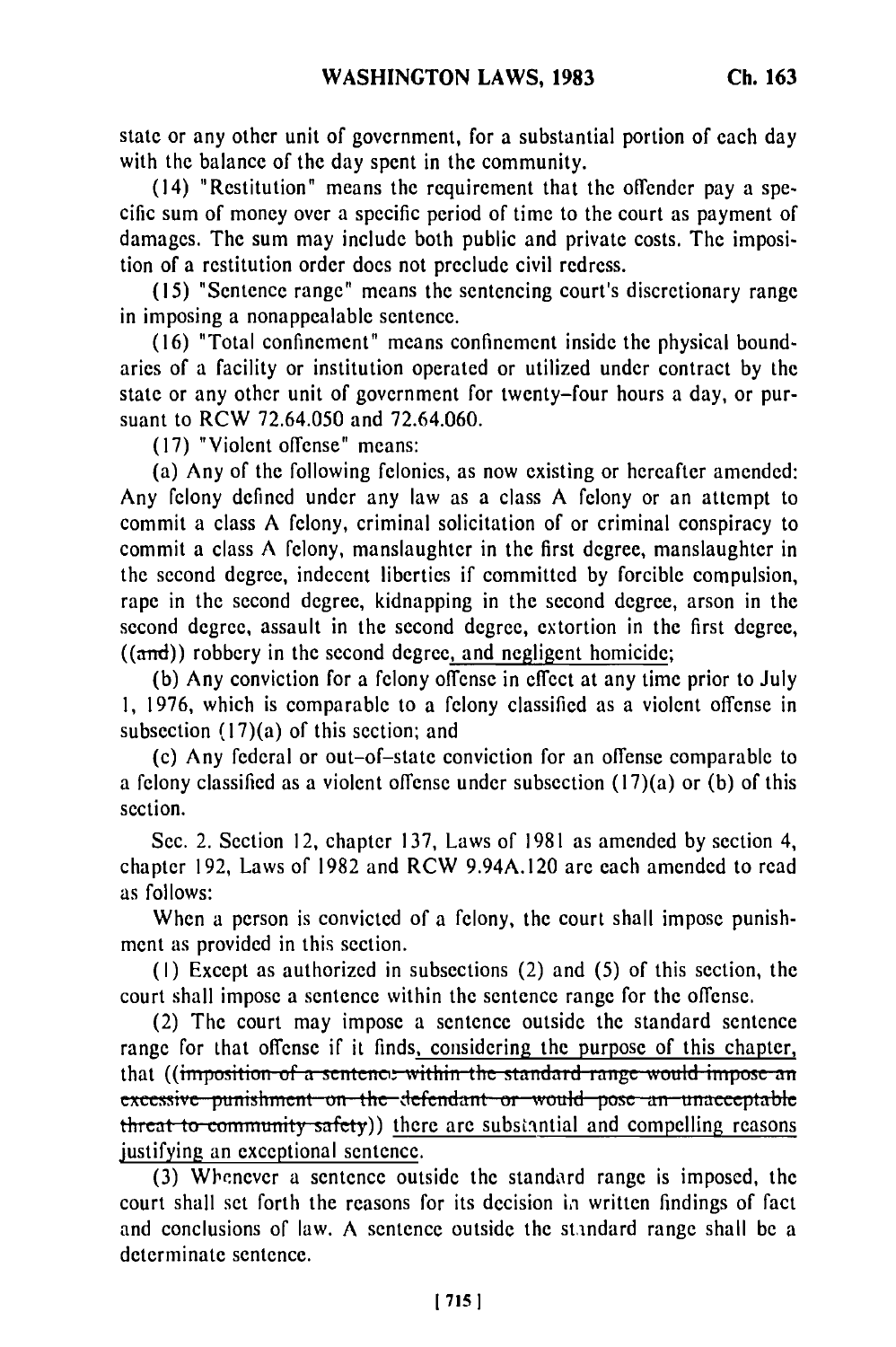**Ch. 163**

(4) An offender convicted of the crime of murder in the first degree shall be sentenced to a term of total confinement not less than twenty years. An offender convicted of the crime of assault in the first degree where the offender used force or means likely to result in death or intended to kill the victim shall be sentenced to a term of total confinement not less than five years. An offender convicted of the crime of rape in the first degree shall be sentenced to a term of total confinement not less than three years, and shall not be eligible for furlough, work release or other authorized leave of absence from the correctional facility during such minimum three year term except for the purpose of commitment to an inpatient treatment facility. The foregoing minimum terms of total confinement are mandatory and shall not be varied or modified as provided in subsection (2) of this section.

**(5)** In sentencing a first-time offender, the court may waive the imposition of a sentence within the sentence range and impose a sentence which may include up to ninety days of confinement in a facility operated or utilized under contract by the county and a requirement that the offender refrain from committing new offenses. The sentence may also include up to two years of community supervision, which, in addition to crime-related prohibitions, may include requirements that the offender perform any one or more of the following:

(a) Devote time to a specific employment or occupation;

(b) Undergo available outpatient treatment or inpatient treatment not to exceed the standard range of confinement for that offense;

(c) Pursue a prescribed, secular course of study or vocational training;

(d) Remain within prescribed geographical boundaries and notify the court or the probation officer of any change in the offender's address or employment;

(e) Report as directed to the court and a probation officer; or

(f) Pay a fine, make restitution, and/or accomplish some community service work.

(6) If a sentence range has not been established for the defendant's crime, the court shall impose a determinate sentence which may include not more than one year of confinement. community service work, restitution, a term of community supervision not to exceed one year, and/or a fine. The court may impose a sentence which provides more than one year of confinement if the court finds that the sentence otherwise authorized by this subsection would pose an unacceptable threat to community safety.

(7) If the court imposes a sentence requiring confinement of sixty days or less, the court may, in its discretion, specify that the sentence be served on consecutive or intermittent days. A sentence requiring more than sixty days of confinement shall be served on consecutive days.

(8) If a sentence imposed includes a fine or restitution, the sentence shall specify a reasonable manner and time in which the fine or restitution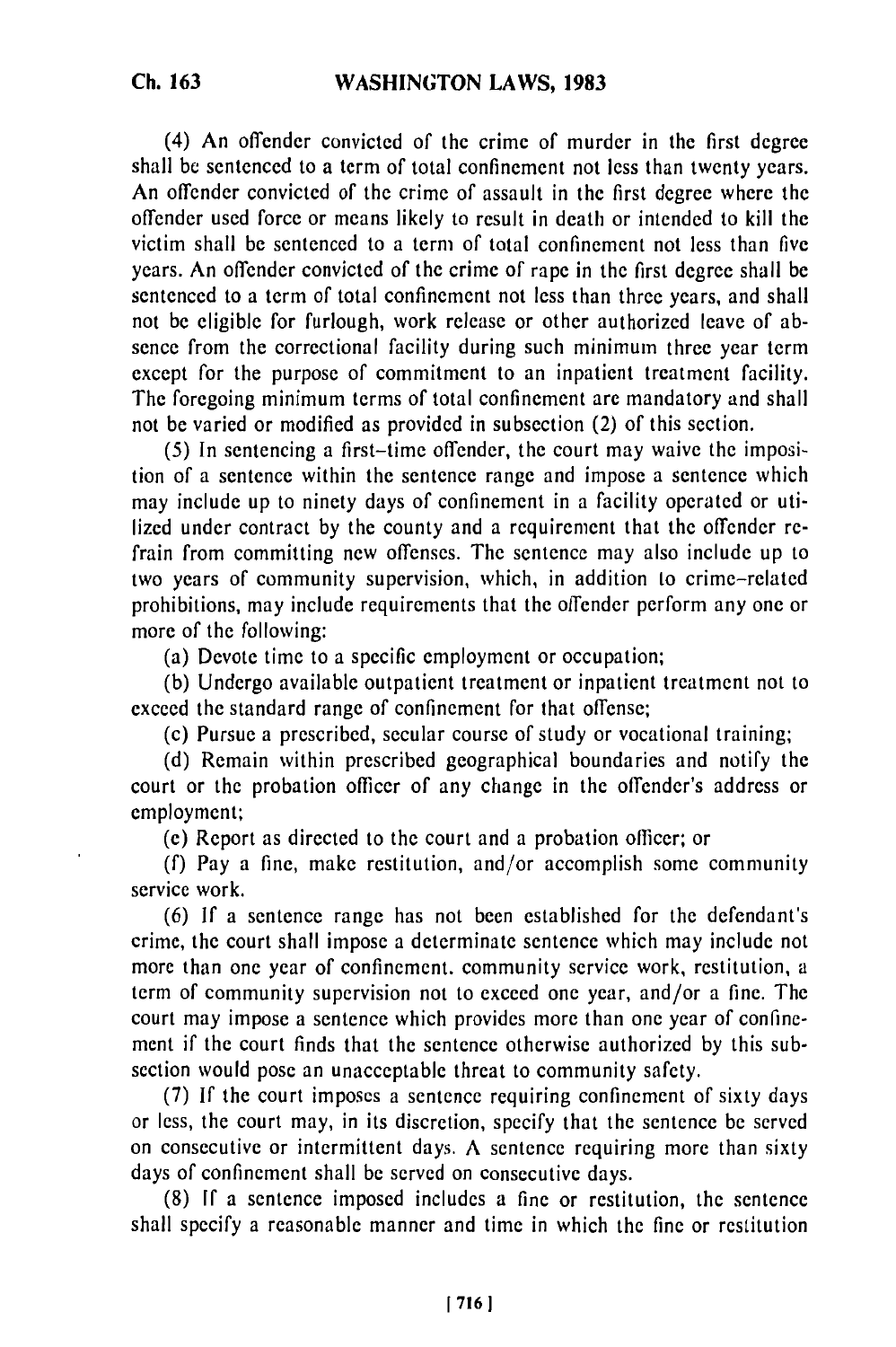shall be paid. No such period of time may exceed ten years subsequent to the entering of the judgment of conviction.

(9) Except as provided under RCW 9.94A.140(1), a court may not impose a sentence providing for a term of confinement or community supervision which exceeds the statutory maximum for the crime as provided in RCW 9A.20.020.

(10) A departure from the standards governing whether sentences are to be served consecutively or concurrently is an exceptional sentence subject to the limitations in subsections (2) and (3) of this section, and may be appealed by the defendant or the state as set forth in RCW 9.94A.210(2) through (6).

NEW SECTION. Sec. 3. There is added to chapter 9.94A RCW a new section to read as follows:

In a criminal case wherein there has been a special allegation and evidence establishing that the accused or an accomplice was armed with a deadly weapon at the time of the commission of the crime, the court shall make a finding of fact of whether or not the accused or an accomplice was armed with a deadly weapon at the time of the commission of the crime, or if a jury trial is had, the jury shall, if it find the defendant guilty, also find a special verdict as to whether or not the defendant or an accomplice was armed with a deadly weapon at the time of the commission of the crime.

For purposes of this section, a deadly weapon is an implement or instrument which has the capacity to inflict death and from the manner in which it is used, is likely to produce or may easily and readily produce death. The following instruments are included in the term deadly weapon: Blackjack, sling shot, billy, sand club, sandbag, metal knuckles, any dirk, dagger, pistol, revolver, or any other firearm, any knife having a blade longer than three inches, any razor with an unguarded blade, any metal pipe or bar used or intended to be used as a club, any explosive, and any weapon containing poisonous or injurious gas.

Sec. 4. Section 16, chapter 137, Laws of 1981 and RCW 9.94A.160 are each amended to read as follows:

If the governor finds that an emergency exists in that the population of a state residential correctional facility exceeds its reasonable, maximum capacity, then the governor may do any one or more of the following:

(I) Call the sentencing guidelines commission into an emergency meeting for the purpose of evaluating ((its)) the standard ranges and other standards. The commission may adopt any revision or amendment to  $((its))$ the standard ranges or other standards that it believes appropriate to deal with the emergency situation. The revision or amendment shall be adopted in conformity with chapter 34.04 RCW(( $\frac{1}{\sqrt{1}}$  as now existing or hereafter amended;)) and shall take effect on the date prescribed by the commission. ((Unless the commission provides to the contrary, RCW 9.94A.070 does not apply to such revision or amendments)) The legislature shall approve or